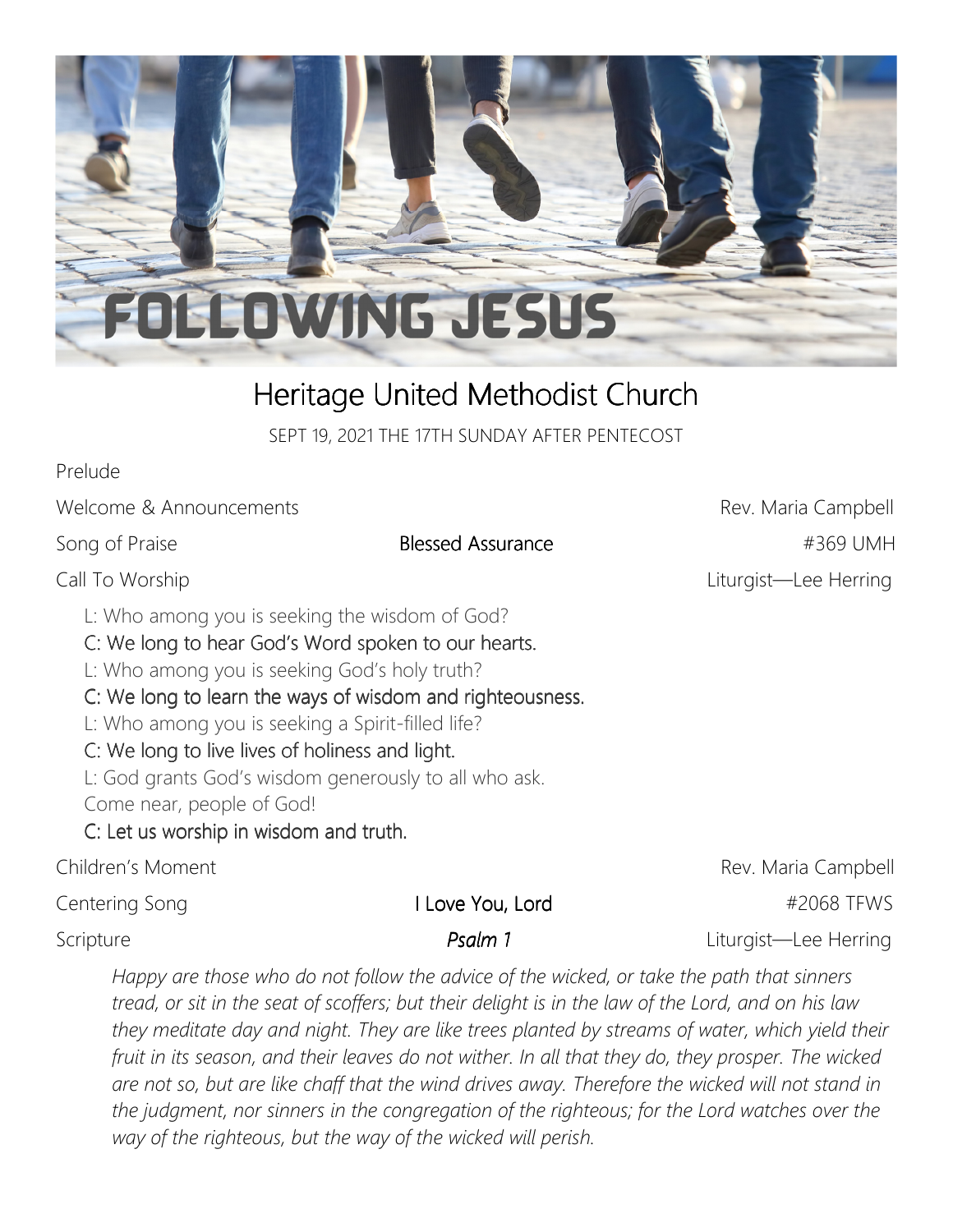Prayer & Lord's Prayer **Rev. Maria Campbell** 

*Our Father, who art in heaven, hallowed be thy name, thy kingdom come, thy will be done on earth as it is in heaven. Give us this day our daily bread; and forgive us our trespasses as we forgive those who trespass against us. And lead us not into temptation, but deliver us from*  evil, for thine is the kingdom, and the power and the glory forever. Amen.

#### Anthem **Only Jesus** (Hall, West, Herms) Deann Baiza & Kayla Eppel

#### Scripture *Mark 9:30-37* Rev. Maria Campbell

*They went on from there and passed through Galilee. He did not want anyone to know it; for he was teaching his disciples, saying to them, "The Son of Man is to be betrayed into human hands, and they will kill him, and three days after being killed, he will rise again." But they did not understand what he was saying and were afraid to ask him. Then they came to Capernaum; and when he was in the house he asked them, "What were you arguing about on the way?" But they were silent, for on the way they had argued with one another who was the greatest. He sat down, called the twelve, and said to them, "Whoever wants to be first must be last of all and servant of all." Then he took a little child and put it among them; and taking it in his arms, he said to them, "Whoever welcomes one such child in my name welcomes me, and whoever welcomes me welcomes not me but the one who sent me."* 

Commissioning of Network Leaders for the Johnson County Interfaith Justice Organization

**Offertory** 

*Praise God, from whom all blessings flow; Praise him, all creatures here below; praise him above, ye heavenly host; praise Father, Son, and Holy Ghost. Amen.* 

Dedication of Offering **Liturgist—Lee Herring** Liturgist—Lee Herring

We bring to you these gifts in thankful praise for all that we have received. May our gratitude overflow into the love we share with our neighbors. Amen.

Closing Song **Shine, Jesus, Shine Shine 19973 TEWS** Blessing **Rev. Maria Campbell** 

Postlude

*Worship Song Leader - Jacob Eppel Pianist—Jenny Memmott Organist—Margaret Cinotto* 

## *We hope you have a Blessed Week following Jesus!*

www.heritageumc.org



**Give Online** 



Doxology #95 UMH

Message **Maria Campbell Who's First** Message Rev. Maria Campbell